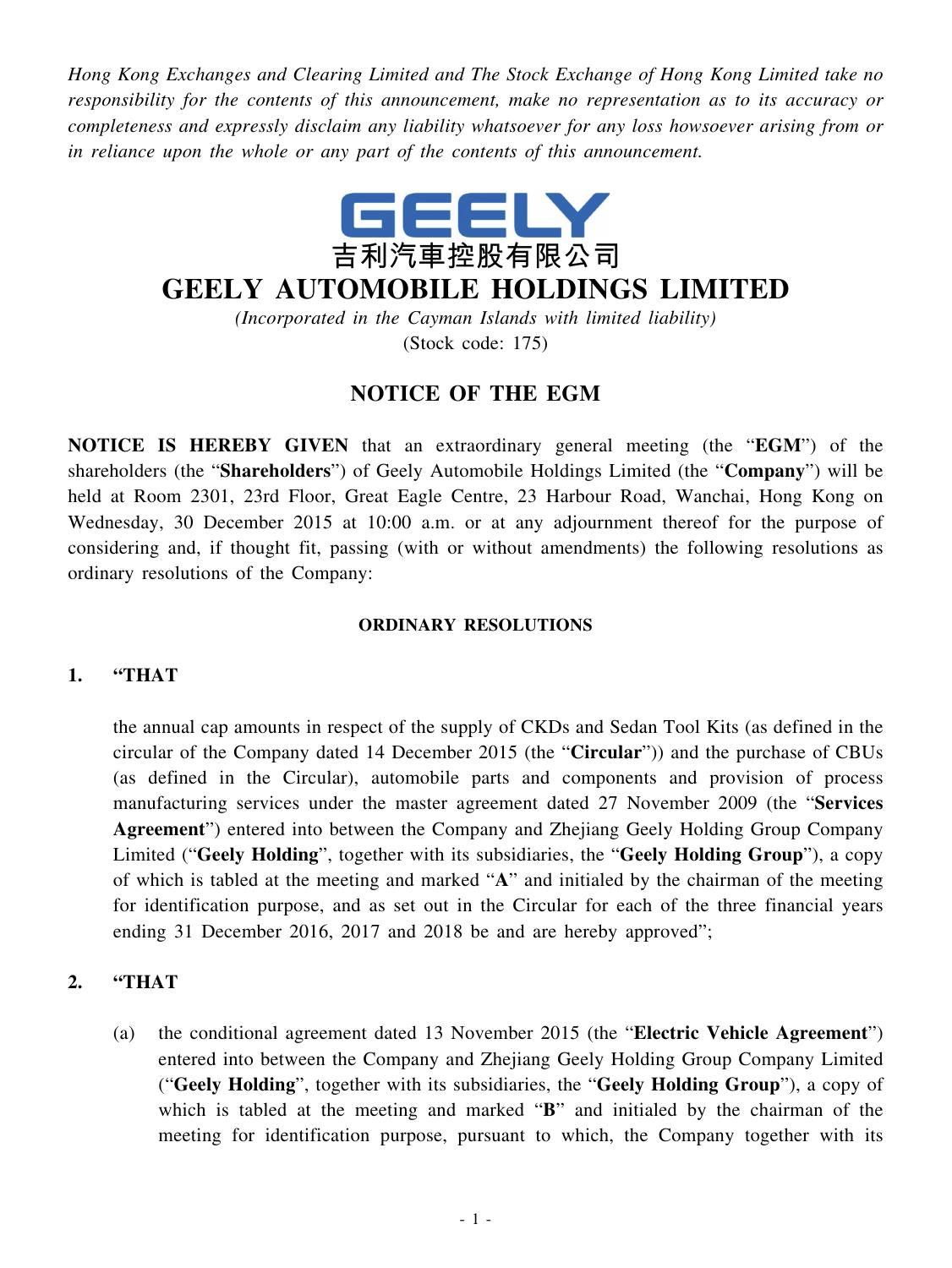subsidiaries agreed to sell CBUs (Electric Vehicles) (as defined in the circular of the Company dated 14 December 2015 (the "**Circular**")) to the Geely Holding Group, be and is hereby approved, ratified and confirmed;

- (b) the annual cap amounts in respect of the sales of CBUs (Electric Vehicles) as set out in the Circular for each of the three financial years ending 31 December 2016, 2017 and 2018 be and are hereby approved; and
- (c) any one director of the Company, or any two directors of the Company if the affixation of the common seal is necessary, be and is/are hereby authorised for and on behalf of the Company to execute all such other documents, instruments and agreements and to do all such acts or things deemed by him/her to be incidental to, ancillary to or in connection with the matters and transactions contemplated in the Electric Vehicle Agreement."; and

#### **3. "THAT**

- (a) the conditional agreement dated 13 November 2015 (the "**Loan Guarantee Agreement**") entered into between the Company and Zhejiang Geely Holding Group Company Limited ("**Geely Holding**", together with its subsidiaries, the "**Geely Holding Group**"), a copy of which is tabled at the meeting and marked "**C**" and initialed by the chairman of the meeting for identification purpose, pursuant to which, the Company together with its subsidiaries (the "**Group**") agreed to provide guarantees (including the pledge of certain lands, buildings and facilities of the Group) on loans obtained or to be obtained by the Geely Holding Group on behalf of the Group (the "**Guarantees**"), be and is hereby approved, ratified and confirmed;
- (b) the annual cap amounts in respect of the Guarantees as set out in the circular of the Company dated 14 December 2015 for each of the three financial years ending 31 December 2016, 2017 and 2018 be and are hereby approved; and
- (c) any one director of the Company, or any two directors of the Company if the affixation of the common seal is necessary, be and is/are hereby authorised for and on behalf of the Company to execute all such other documents, instruments and agreements and to do all such acts or things deemed by him/her to be incidental to, ancillary to or in connection with the matters and transactions contemplated in the Loan Guarantee Agreement".

By order of the Board of **Geely Automobile Holdings Limited David C.Y. Cheung** *Company Secretary*

Hong Kong, 14 December 2015